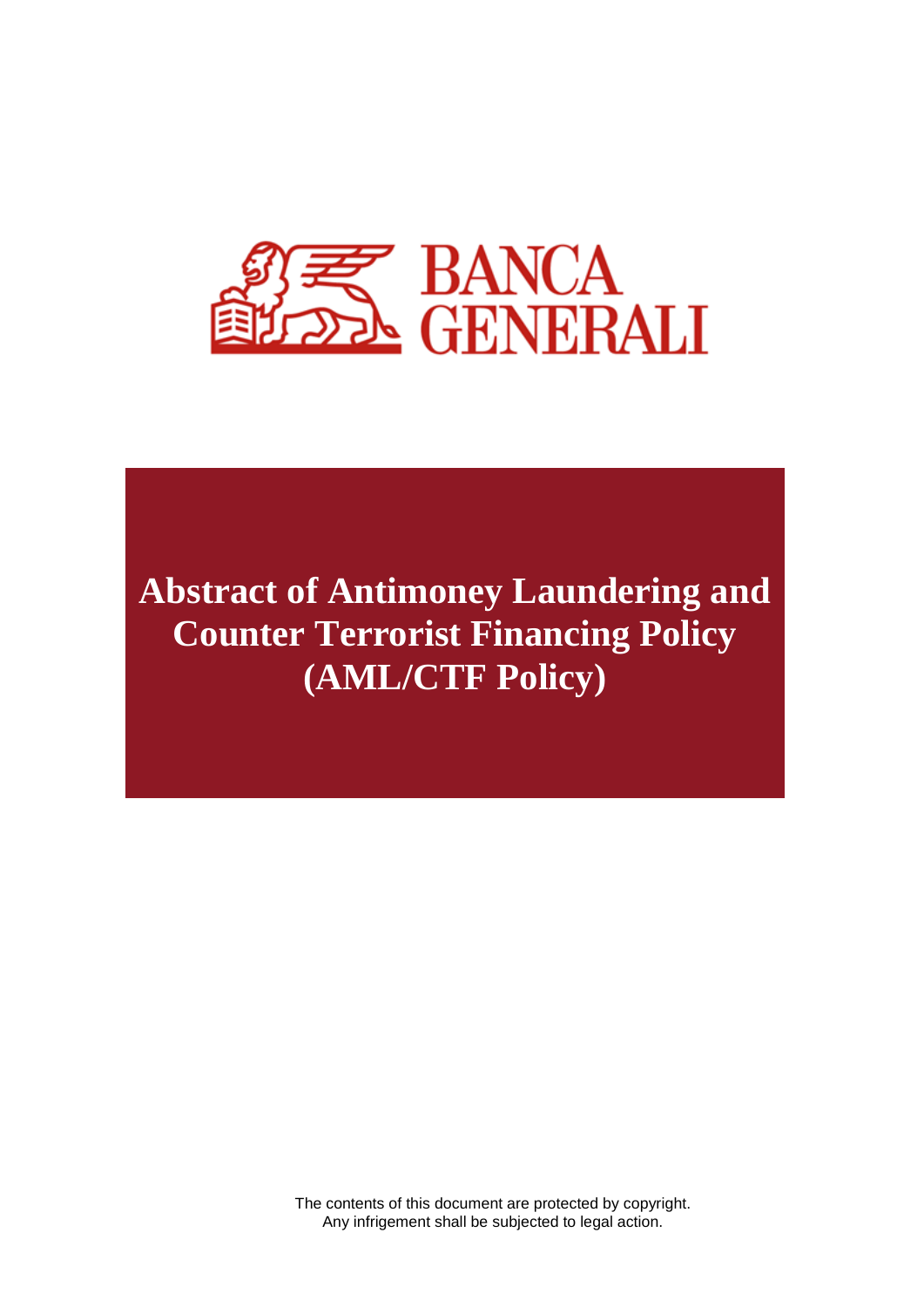

#### **INDEX**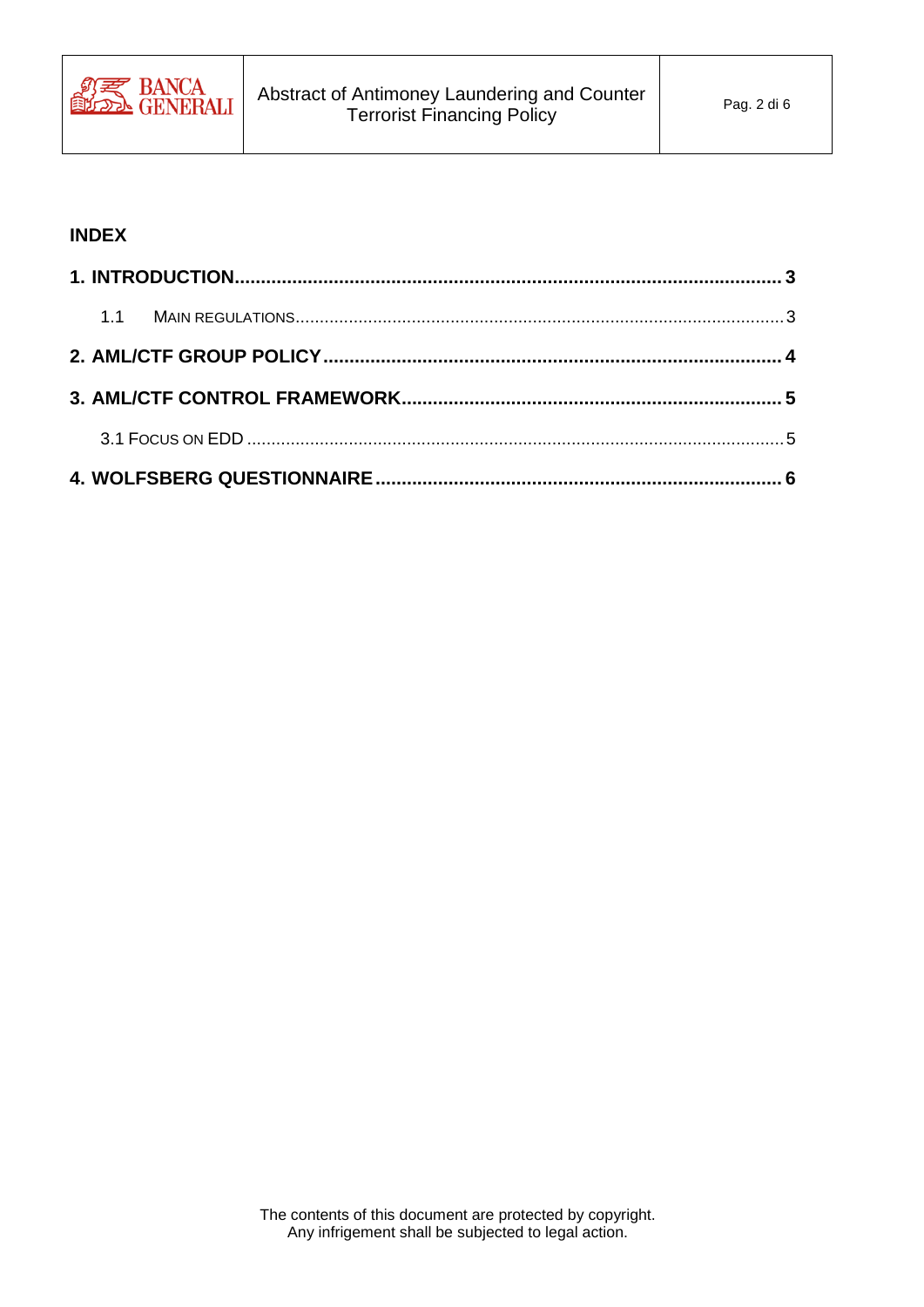

# <span id="page-2-0"></span>**1. INTRODUCTION**

Money laundering and terrorist financing constitute a serious threat to the legal economy also by virtue of their possible transnational dimension - and may determine destabilising effects, particularly for the banking and financial system.

The set of provisions on combating money laundering and terrorist financing are aimed at laying down measures to protect the integrity of the economic and financial system and the correct behaviours of operators required to comply with them. Those measures are proportionate to the risk in relation to the type of customer, relationship, profession, product or transaction, and their application considers the peculiar nature of the activity, dimensions and complexities of the obligated entities which fulfil the obligations for which they are responsible.

### <span id="page-2-1"></span>**1.1 Main regulations**

At EU level, the main relevant regulations on preventing and combating money laundering and terrorist financing are constituted by Directive 2015/849/EU and Directive 2018/843/EU amending the previous directive (the 4th and 5th Anti-Money Laundering Directive, respectively). Amongst others, the provisions of Commission Delegated Regulation (EU) 2019/758 of 31 January 2019, supplementing Directive 2015/849/EU with regard to the type of additional measures credit and financial institutions must take to mitigate money laundering and terrorist financing risk in certain third countries, are also relevant.

At national level, the relevant regulations are represented by:

- Italian Legislative Decree 22/6/2007, no. 109 as amended and supplemented, containing measures to prevent, combat and repress international terrorist financing;
- Italian Legislative Decree 21/11/2007, no. 231 as amended and supplemented, containing the implementation of the above-mentioned Directives;
- Italian Legislative Decree 1/9/1993, no. 385 as amended (Consolidated Law on Banking and Credit);
- The Implementing Provisions of the Anti-Money Laundering Decree issued by the Industry's Supervisory Authority;
- CONSOB Resolution no. 18731, Implementing Provisions on Customer Due Diligence by financial advisors authorised to offer off-site, in accordance with Art. 7, paragraph 2 of Italian Legislative Decree 21 November 2007, no. 231 as amended.

The national framework of reference is completed by the decrees of the Ministry of Economy and Finance (MEF), the communications of the Supervisory Body, anomaly indicators and the outlines representing anomalous behaviours issued by the Italian FIU (UIF).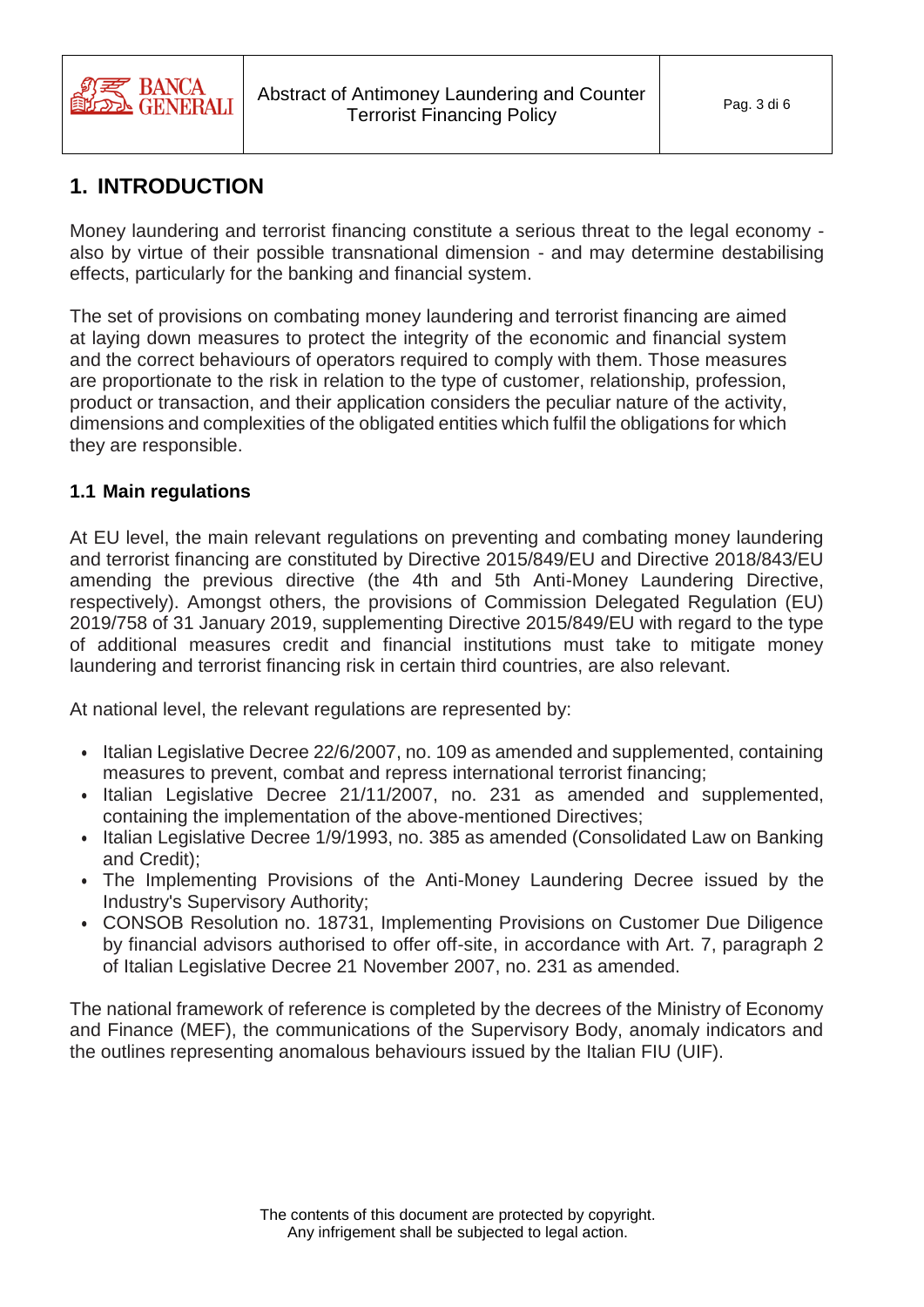

# <span id="page-3-0"></span>**2. AML/CTF GROUP POLICY**

Banca Generali and the companies of the Banking Group are strongly engaged in avoiding their products and services being used for criminal money laundering and terrorist financing purposes. They promote a culture based upon full respect of existing rules and the effective fulfilment of "passive" collaboration obligations, aimed at guaranteeing indepth knowledge of customers and the retention of documents relating to the executed transactions, and "active" collaboration aimed at identifying and reporting suspicious transactions for money laundering purposes.

In order to fulfil comprehensively the provisions issued by the Bank of Italy, in accordance with Art. 7 of Italian Legislative Decree 231/07, on organisation, procedures and internal controls aimed at preventing the use of intermediaries and other entities performing financial activities for the purposes of money laundering and terrorist financing, and to implement effective risk governance, the Banking Group adopts adequate organisational controls, which are structured according to the specific aspects of the different Group entities and the "inherent risk" in the activities performed.

The AML Policy, approved by the Board of Directors, applied at a Group level and continuously updated, is part of the Bank's broader system of internal controls aimed at guaranteeing respect of existing regulations and constitutes the basic document of the entire anti-money laundering and anti-terrorism system of the Banking Group, in compliance with the strategic and operating guidelines ("GIRS Policy & Guidelines") issued by Assicurazioni Generali as the "Italian ultimate controlling entity" pursuant to IVASS Regulation no. 44/2019.

The AML Policy clearly defines the organizational structure in place to fight ML and TF, the responsibilities of the first (the financial advisors of the sales network and the employees of the organisational units in charge of concretely administering and managing relationships with customers), the second (the AML Function) and the third (Internal Audit) lines of defence.

Internal reporting rules to the BoD, other stakeholders, and between the control functions, is clearly defined too.

Banca Generali AML Officer reports to the Bank CEO and to the Group AML Officer of Assicurazioni Generali.

The principles stated in the Policy are implemented within the detailed internal documentation (e.g. anti-money laundering manual, circulars, operating procedures, etc.), which illustrate more specifically the duties, operational and control activities, at the basis of respecting the principles and regulations on controlling the money laundering and terrorist financing risk.

Banca Generali Group performs an annual AML/CFT self risk assessment, at individual and Group level, according to the instructions issued by the Bank of Italy and/or by the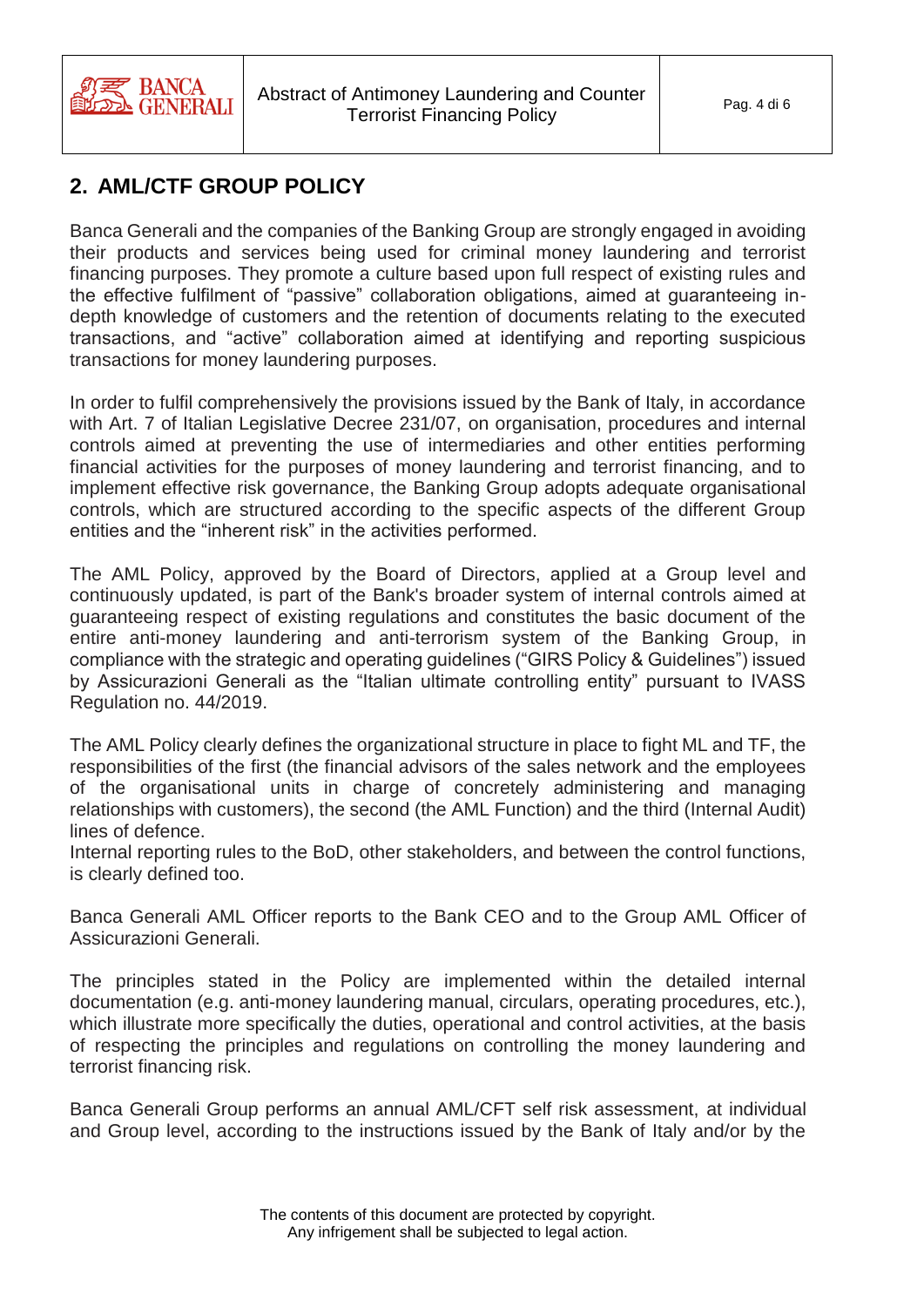

local regulator and participates in the Assicurazioni Generali Data Sharing System, on high risk customers and relationships, at a global level.

<span id="page-4-0"></span>The Bank of Italy is the main supervisor for AML/CFT controls.

## **3. AML/CTF CONTROL FRAMEWORK**

The Bank adopts a risk-based approach dealing with customers and the control activity is based on the follows pillars: customer due diligence and risk profiling, registration of relationships and transactions, transactions & clients monitoring, detection and reporting of suspicious transactions to the FIU.

*Group strategy pillars*

- Risk based approach
- Due diligence on customers and identification and verification of UBOs and other relevant parties
- Name detection of PEPs/sanctions (ONU, OFAC, EU lists) / crime lists
- Customer AML profiling (at least "low", "medium" and "high" risk categories are defined) and information exchange at a Group level
- Enhanced Due Diligence (EDD) for high-risk customers and transactions, definition of prohibited relationships and escalation processes for restricted relationships and transactions
- Registration of relationships and transactions (al least 10 years)
- Sanctions payments screening (ex ante)
- Transaction monitoring to detect suspicious activities
- Suspicious activity reporting to the local FIU
- Reporting: internal, to the Supervisory Body and Assicurazioni Generali
- AML/CFT training to all staff members, employees and financial advisors
- Support of Banca Generali AML Function to local AML Officers in order to ensure the adoption of the strategic guidelines defined by the Parent Company and develop a coordinated approach to money laundering risk
- On-site and remote inspections on the subsidiaries with greater exposure to AML risk

## <span id="page-4-1"></span>**3.1 Focus on EDD**

Pursuant to the law, the Bank applies enhanced customer due diligence measures to:

- customers or entities whose beneficial owners/legal representatives fall within the definition of Politically Exposed Persons (known as PEP)
- cross-border correspondence relationships which entail the execution of payments, with a credit body or correspondent financial institution of a third country
- relationships and transactions that involve Third countries at high risk.